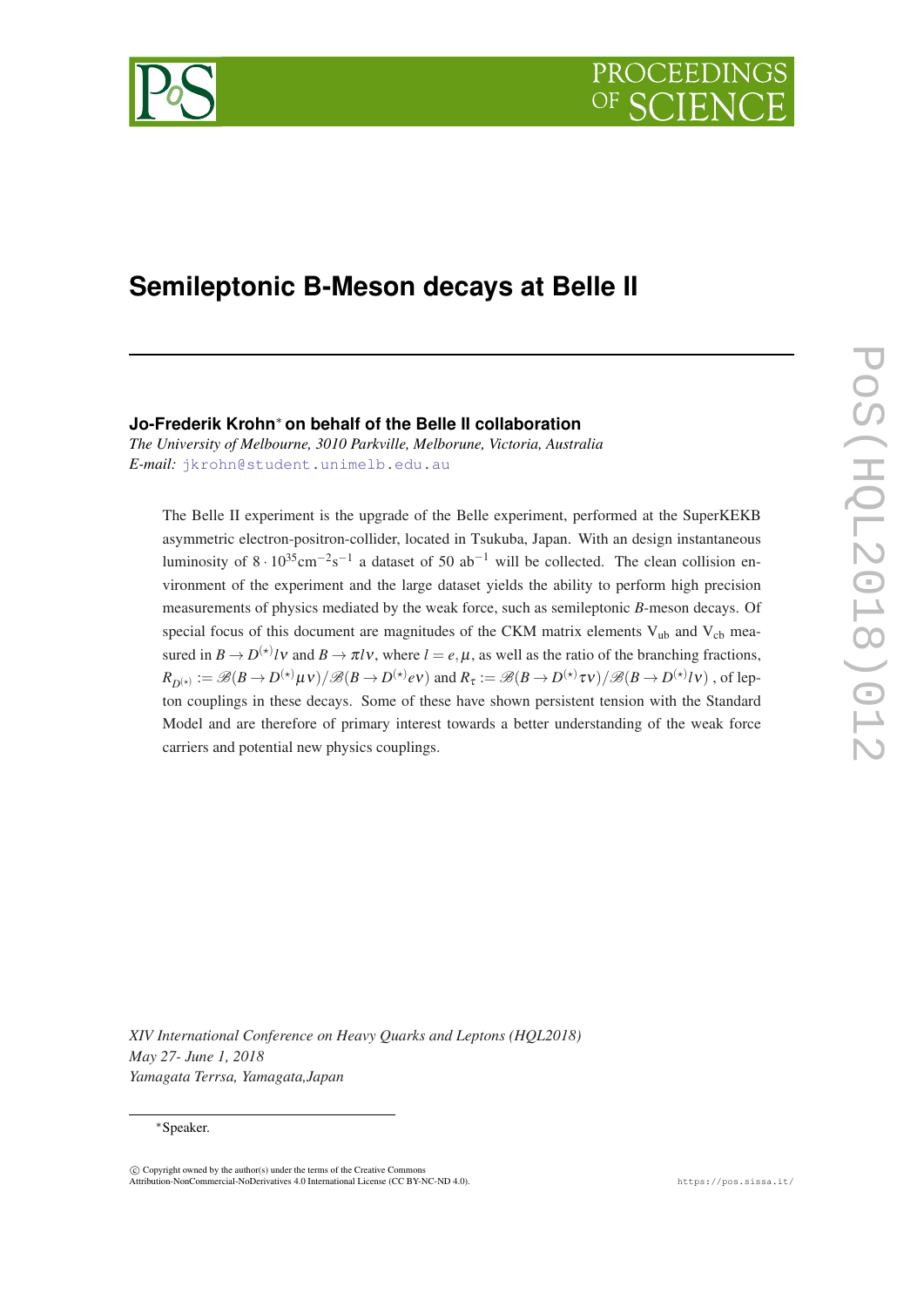## 1. Introduction

The preceding B-factory experiments Belle and BaBar have been very successful, collecting approximately 1 ab<sup>-1</sup> and approximately 0.5 ab<sup>-1</sup> of data respectively, confirming the existence of the theory of *CP*-violation and establishing the Cabibbo-Kobayashi-Maskawa (CKM) matrix as the basis for a theory of flavour, resulting in a Nobel Prize for Kobayashi and Maskawa in 2008. However, many open questions and problems with the Standard Model (SM) remain, such as for example the nature of neutrino masses and the existence and interactions of Dark Matter.

The Belle II experiment takes place at the collision point of 4 GeV positrons with 7 GeV electrons, such that the center of mass energy is slightly above 10.58 GeV, the production threshold of the  $\Upsilon(4s)$  resonance. This resonance is used as it decays with  $> 96\%$  probability into pairs of *B*mesons, which then can be used for high precision measurements. The Belle II experiment will collect 50 ab<sup>-1</sup> of data in total corresponding approximately 5 ·  $10^{10}$   $\bar{B}B$  pairs.

This will be achieved with an upgrade of the KEKB collider to the SuperKEKB collider which will increase the instantaneous luminosity by a factor of  $\approx$  40 by increasing the beam currents by a factor of two and additionally squeezing the volume of the inter action region by a factor of  $\approx$  20 [1].

In order to meet the new experimental requirements the detector was upgraded as well. Two layers of pixelated silicon sensors (PXD) together with 4 layers of silicon strip sensors (VXD) will be used for vertex reconstruction. A new central drift chambers (CDC) was constructed to fill the larger outer radius of the tracking volume. A new time of propagation system in the barrel region (TOP) in combination with a particle identification cherenkov detector in the forward region (PID) will yield further improvements for Kaon-Pion separation.

The experimental precision will furthermore be improved by new analysis software methods such as machine learning techniques used in tagging and new approaches to decay tree vertex fitting.

The experiment recorded the first  $e^+e^-$ -collision since April 26<sup>th</sup> 2018 with a reduced detector, which will be used for commissioning and Dark Sector analyses. The final experimental setup will be installed in late 2018 allowing operation in March 2019.

## 2. Reconstruction of decays with neutrinos in the final state

Decays with neutrinos in the final state, such as semileptonic decays, are experimentally challenging to reconstruct as the neutrino escapes the detector without interaction. The only signature they leave is missing energy in the calorimeter. Missing energy signatures are hard to reconstruct as they can be easily be mimicked by any particle escaping detection. For example  $K<sub>L</sub><sup>0</sup>$  can easily escape detection because Belle II does not have a hadron calorimeter. Nevertheless, Belle II excels in the reconstruction of this decay type as the experimental environment is much cleaner and the initial state energy is much better known than for example in hadron machines such as the LHC. The experimental observables used in missing energy decays are the residual energy in the calorimeter  $E_{\text{ECL}}$  and the missing mass squared

$$
m_{\text{miss}}^2 = (p_{e^+e^-} - p_{\text{sig}} - p_{\text{tag}})^2. \tag{2.1}
$$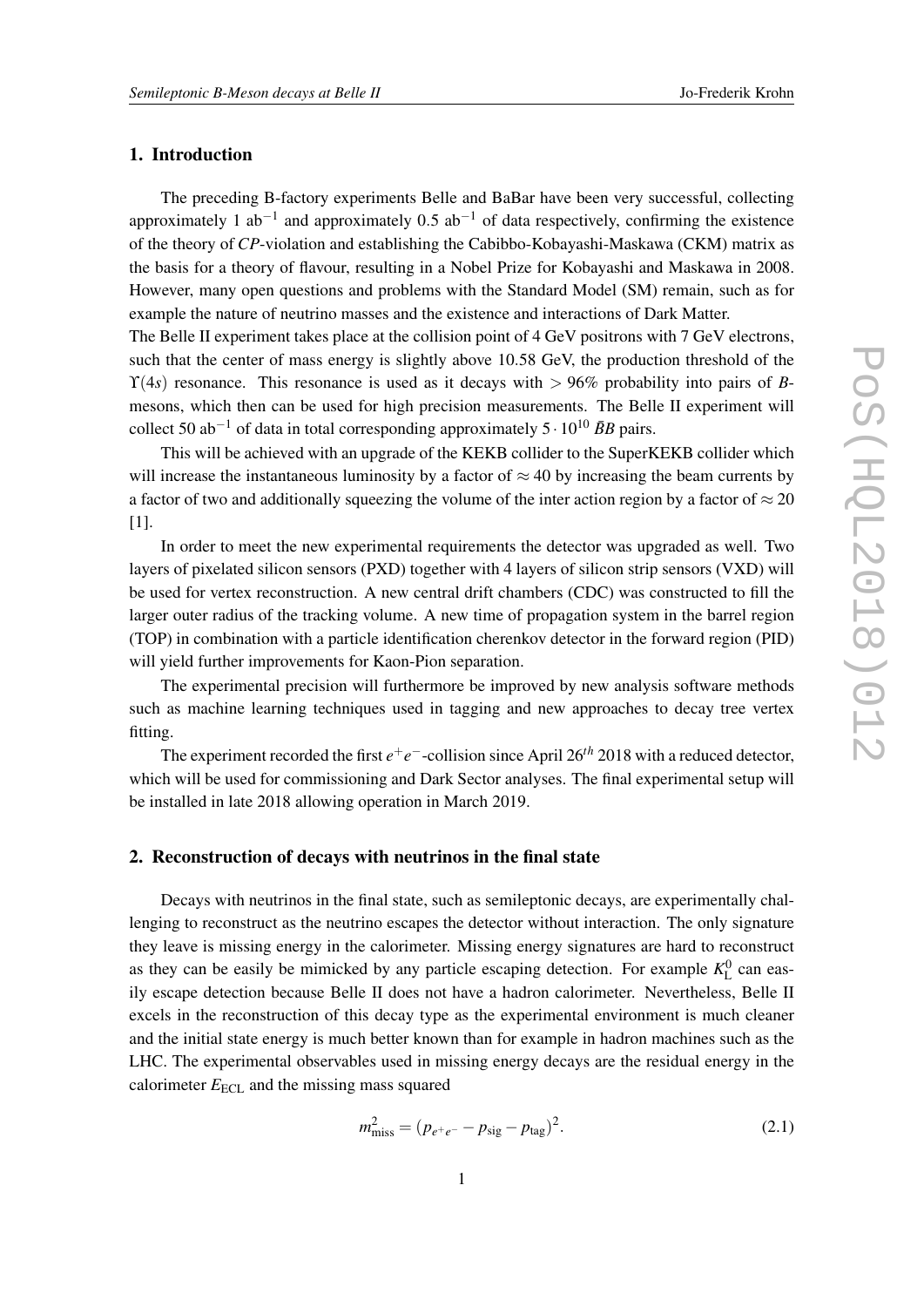Where the label sig (signal) and tag correspond to the two *B*-mesons present in one event. If a decay is correctly reconstructed there should be little to no energy left in the calorimeter, thus in the  $E_{\text{ECL}}$  observable the signal peaks at zero. The same holds for  $m_{\text{miss}}^2$ , as this corresponds to the mass of the reconstructed signal neutrino which is negligibly small and can be considered zero. There are three approaches to reconstructing *B*-meson events, untagged, hadronically tagged, and a semileptonical tag. The principle idea is to use one of the two *B*-mesons to tag the existence of

the other and to constrain the kinematics and flavour. Untagged approach In the untagged approach one does not reconstruct a second (tag) *B*-meson

and instead uses the rest of the event to constrain the 4-vector of the signal-*B*. By summing all 4 vectors in the rest of the event one obtains a cone in which the signal *B*-meson must have decayed. If this is not the case for the reconstructed signal candidate one can discard the event. This approach is very efficient but the purity of the reconstructed candidates is low.

Hadronically Tagged In this approach one reconstructs the tag *B*-meson only in hadronic decay modes. The purity of this approach is high compared to the untagged one, however, the efficiency is very low. Due to this fact Belle II uses the Full Event Interpretation (FEI) machine learning technique that reconstructs more than 5000 decay modes [2].

Semileptonically Tagged The semileptonic tagging approach uses purely semileptonic decays modes to reconstruct a second *B*-meson. These have higher branching fractions, but the presence of a neutrino makes the 4-vector reconstruction less precise. More than 200 modes are reconstructed in the FEI in this case.

Further improvements in the tag reconstruction will be made by using a new, global decay chain vertex fitting method, which allows to fit topologies containing neutral particles such as  $B \rightarrow$  $D^\star(D^0(K^-\pi^+\pi^0)\pi)$ . Established algorithms would fit vertices one by one starting from the bottom of the hierarchy moving towards the *B*-meson so in the given example one would fit  $\pi^0 \to \gamma \gamma$  and then a vertex from  $K^-\pi^+\pi^0$  to reconstruct  $D^0\to K^-\pi^+\pi^0$  and so on. The problem that arises with the presence of a  $\pi^0$  is that since the granularity of the calorimeter is not high enough to provide directional information for the photons one has to assume they originate from the primary interaction point at  $\{0,0,0\}$ . Otherwise one has not enough constraints to perform the fit of  $\pi^0 \to \gamma\gamma$ . However, this assumption is incorrect - the *D*-meson has a significant flight length in the detector, thus fitting the  $\pi^0$  to an incorrect vertex position results in an incorrect estimation of the momentum covariance matrix, which then is propagated down the cascade of fits to the  $D^*$ -meson and *B*-meson. This can be overcome simply by fitting the entire decay chain in one simultaneousness fit. The technical difficulty is that these fits essentially are an inversion of a matrix, which naively scales as  $\mathcal{O}(n^3)$  but this can be overcome by using a Kalman Filter.

## 3. Measurement of  $B \to D^{(\star)} l$ v and determination of  $|{\rm V}_{\rm cb}|$  and  $R_{D^\star}$

Measurements of  $B \to D^{(*)}l\mathbf{v}$  with  $l = e, \mu$  allow for the extraction of the CKM matrix element  $|V_{cb}|$  as well as the measurement of the ratio of the differential decay rates to different lepton species  $R_{D^*}$ . The determination of  $|V_{cb}|$  has shown tension of 2.5 $\sigma$  between inclusive ( $B \to X_c l \nu$ ,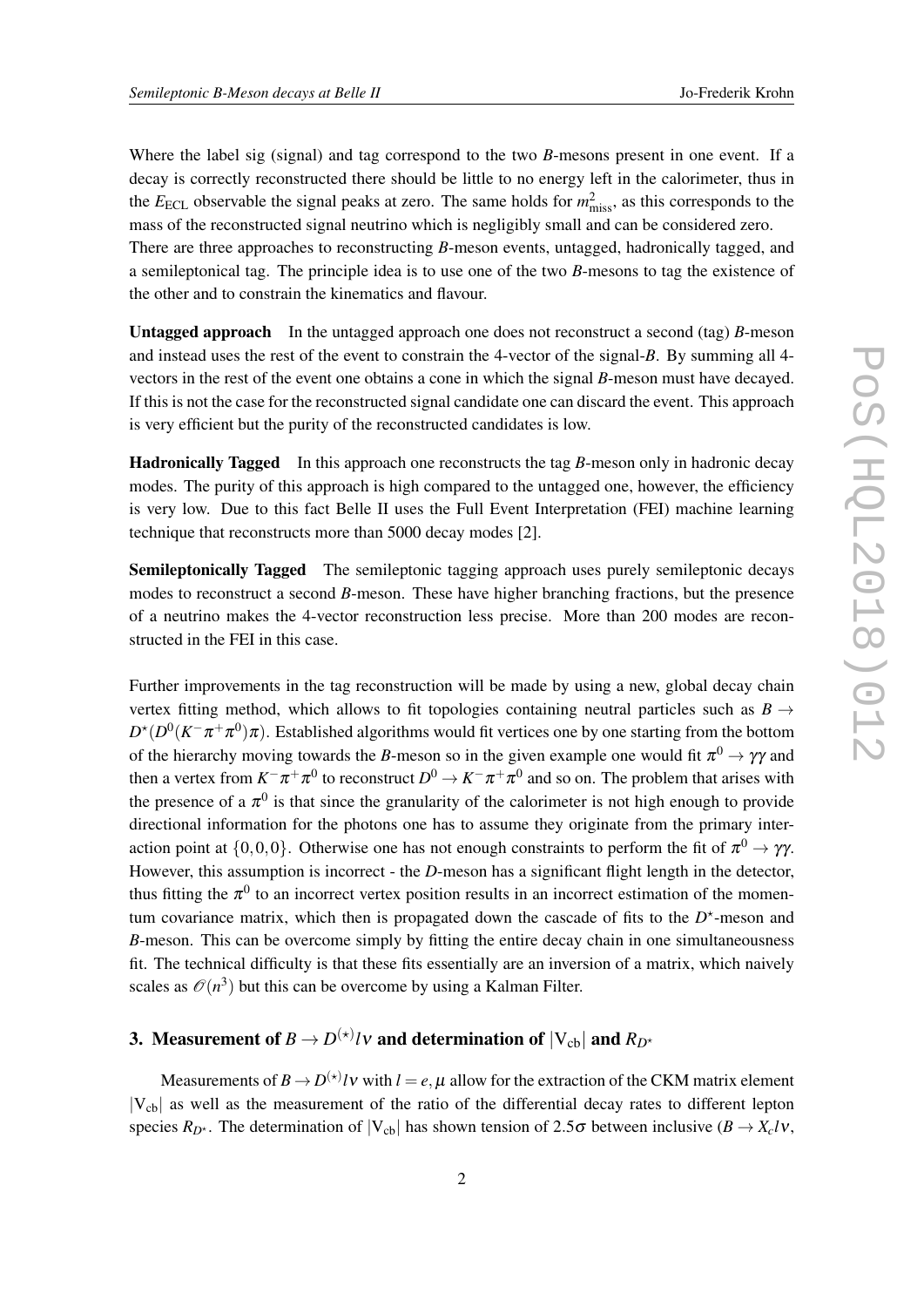.

where  $X_c$  is any light meson containing a *c*-quark) and exclusive  $(B \to D^{(*)} l \nu)$  channels [3]. The latest world average values for  $|V_{cb}|$  are listed in Table 1. The analysis of kinematic spectra allows for comparisons of different new physics models. Especially the endpoints of these spectra are very sensitive to the couplings of new physics [4].

**Measurement strategy** The strategy for this kind of measurement for example for  $B \rightarrow D\ell v$ would be to tag hadronically, such that one can calibrate the tag using semileptonic modes, for example  $B \to Xl\nu$ . To extract the signal a binned maximum likelihood fit to the missing mass squared,  $M<sub>miss</sub><sup>2</sup>$ , can be performed. The yields then can be extracted in bins of kinematic variables, such as  $w = (m_B^2 + m_D^2 - q^2)/(2m_Bm_D)$  [5]. Note that in the case of  $B \to D^*l\nu$  there are 4 kinematic variables to fit, preferably in 4-dimensional bins.

**Table 1:** Results of recent  $|V_{cb}|$  measurements [6]. The discrepancy between inclusive and exclusive measurements is of the order of  $2.5\sigma$ .

| Mode            | $\times 10^{-3}$ | experimental | theory     |
|-----------------|------------------|--------------|------------|
| Dlv             | 39.18            | $\pm 0.94$   | $\pm 0.36$ |
| $D^{\star}l\nu$ | 39.05            | $\pm 0.47$   | $\pm 0.58$ |
| $X_c$ l v       | 42.11            | $\pm 0.74$   | (combined) |

Projections for Belle II The expected experimental errors for Belle II are depicted in Table 2. These extractions depend on form factors obtained from lattice QCD. The experimental improvements are made in low momentum pion tracking, lepton identification and an increased hadronic tag efficiency.

Table 2: Projected experimental errors for Belle II [6]. For all of the observables we expect the uncertainties to reduce to the percent level.

| Mode | $ V_{cb} $                        | $R_{e/\mu}$                                                             |
|------|-----------------------------------|-------------------------------------------------------------------------|
|      | $B \to D^{\star}/V$ 3\% $\to 1\%$ | $5\% \rightarrow 1\%$                                                   |
|      |                                   | $B \rightarrow Dl\nu$ 3% $\rightarrow$ 1% $\approx$ 6% $\rightarrow$ 1% |

## 4. Measurement and projections for  $B \to D^{(\star)} \tau$ ν and  $R_\tau$

The semileptonic modes containing a  $\tau$  lepton are of special interest as one can perform similar measurements of lepton flavour violation of the  $\tau$  which might, due to its high mass, be a better candidate to search for new physics couplings. However, since the decay modes with a  $\tau$  involve at least two neutrinos in the final state, the measurement becomes more challenging, as fake  $D^*$ ,  $D^{**}$ and escaping  $K_L^0$  are very challenging to veto. The quantity of interest in this channel is the ratio  $R_{\tau} := \mathscr{B}(B \to D^{(*)} \tau v) / \mathscr{B}(B \to D^{(*)} l v)$ , where  $l = e, \mu$ . Only some previous measurements have shown agreement with the standard model [7]. However, the kinematic spectra should be measured with high precision such that new physics models including modified  $\tau$  couplings can be ruled out.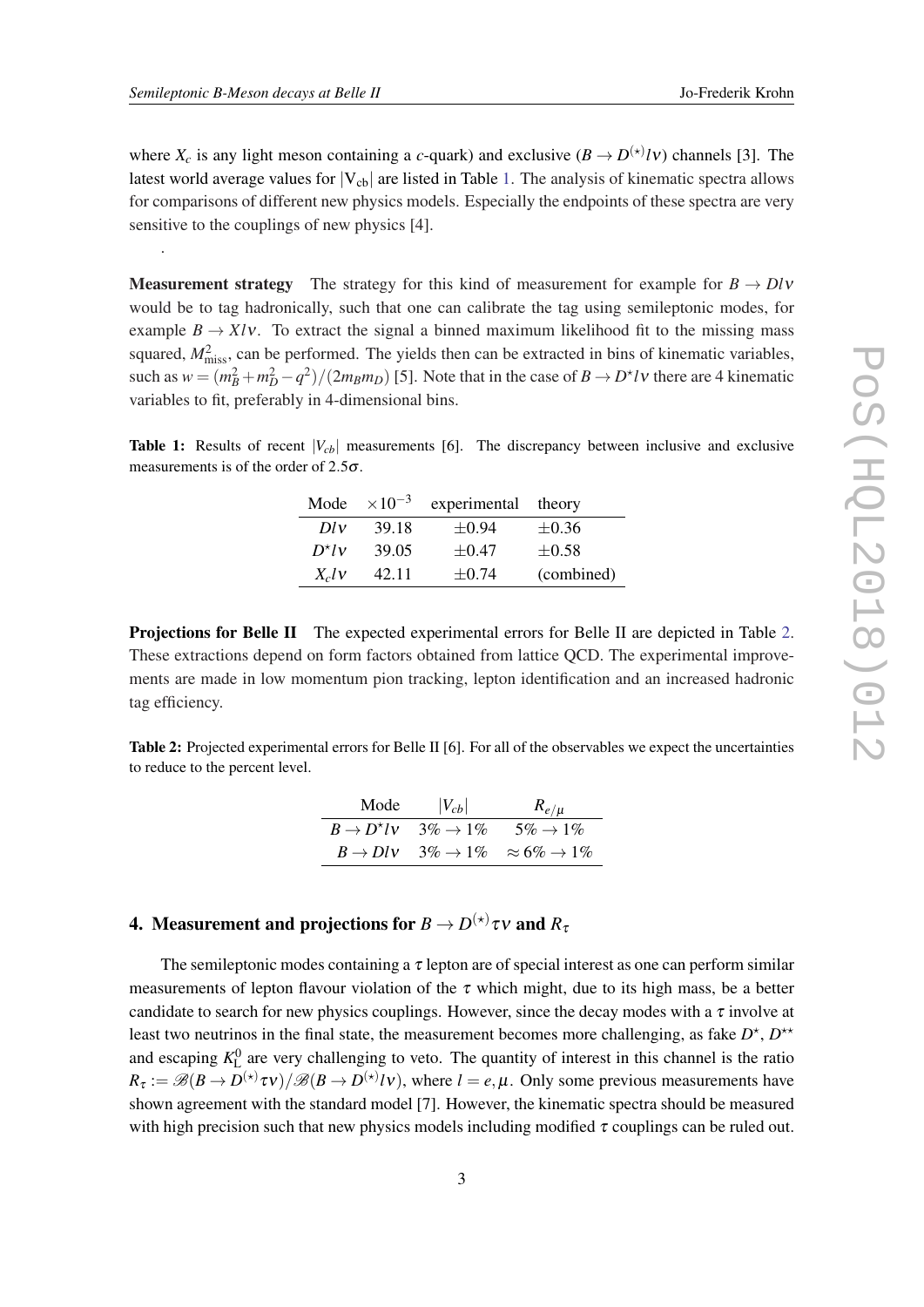Measurement strategy The measurement strategy in this case would be to use for example the residual energy in the calorimeter,  $E_{\text{ECL}}$ , or the missing mass squared,  $m_{\text{miss}}^2$ , to find the signal and a machine learning technique, for example a Boosted Decision Tree to separate decays containing  $\tau$  leptons from decays with  $l = e$  or  $l = \mu$ . A simultaneous fit of the classifier output and the signal variable then can be used to extract the yields [8].

**Projections for Belle II** The Belle II projections for the ratio  $R<sub>\tau</sub>$  are depicted in Table 3. With the full dataset the limiting factor of the systematic uncertainties will be the determination of  $D^{\star\star}$ backgrounds and fake  $D^*$  reconstructions.

|                        | $R_\tau(D)$ |  |                               | $R_{\tau}(D^{\star})$ |  |    |
|------------------------|-------------|--|-------------------------------|-----------------------|--|----|
| $\int \mathscr{L} dt$  |             |  | stat sys total stat sys total |                       |  |    |
| $0.7$ ab <sup>-1</sup> |             |  | 14% 6% 16% 6% 3% 7%           |                       |  |    |
| $5$ ab <sup>-1</sup>   | $5\%$       |  | 3\% 6\% 2\% 2\%               |                       |  | 3% |
| $50$ ab <sup>-1</sup>  | $2\%$       |  | $3\%$ $3\%$ $1\%$ $2\%$       |                       |  | 2% |

**Table 3:** Expected Belle II projections for the measurement uncertainties of  $R_7$  [6].

## 5. Measurement of  $B \to \pi l v$ ,  $B \to \pi \tau v$  and projections for  $|V_{ub}|$  and  $R_{\pi}$

The exclusive (for example  $B \to \pi l \nu$ ) and inclusive ( $B \to X_u l \nu$ , where  $X_u$  is any light meson containing a u-quark) determination of  $|V_{ub}|$  show a similar discrepancy to that of  $|V_{cb}|$ . The extractions of  $|V_{ub}|$  depend on form factors obtained from lattice QCD and will be limited by the uncertainties on the calculation of these parameters once the full Belle II dataset is available. Belle II will also be able to perform measurements of  $B \to \pi \tau \nu$  for which so far only an upper limit of  $\mathscr{B}(B^0 \to \pi^- \tau^+ \nu_{\tau}) < 2.5 \times 10^{-4}$  could be set [9]. Once this measurement can be performed the ratio  $R_{\pi} := \mathcal{B}(B \to \pi \tau v)/\mathcal{B}(B \to \pi l v)$ , where  $l = e, \mu$  can be measured with high precision.

**Measurement strategy** The measurement strategy for  $B \to \pi \tau \nu$  is similar to the channels containing charm mesons using a hadronic or semileptonic tagging technique, see for example [10]. For the  $\tau$  channel the  $\tau$  is reconstructed in  $\tau \to l\nu\nu$  and  $\tau \to \pi\nu$ , the signal is measured in either *E*<sub>ECL</sub> or  $m_{\text{miss}}^2$  and a BDT can be used to separate off the decays of  $B \to \pi l \nu$ . The main challenge will lie in controlling the backgrounds from  $B \to D^{(*)}/V$  and  $B \to D^{(*)} \tau V$ .

**Projections for Belle II** The expected projections of the total expected uncertainties of the  $|V_{ub}|$ determination are depicted in figure [1](#page-5-0). The projected uncertainties for  $R<sub>\pi</sub>$  are tabled in Table 4.

**Table 4:** Belle II projections for the measurement of  $R<sub>\pi</sub>$  for different dataset sizes [6].

| $\int \mathscr{L} dt$ | $R_{\pi}$       |
|-----------------------|-----------------|
| $5$ ab <sup>-1</sup>  | $0.64 + 0.23$   |
| $50$ ab <sup>-1</sup> | $0.64 \pm 0.09$ |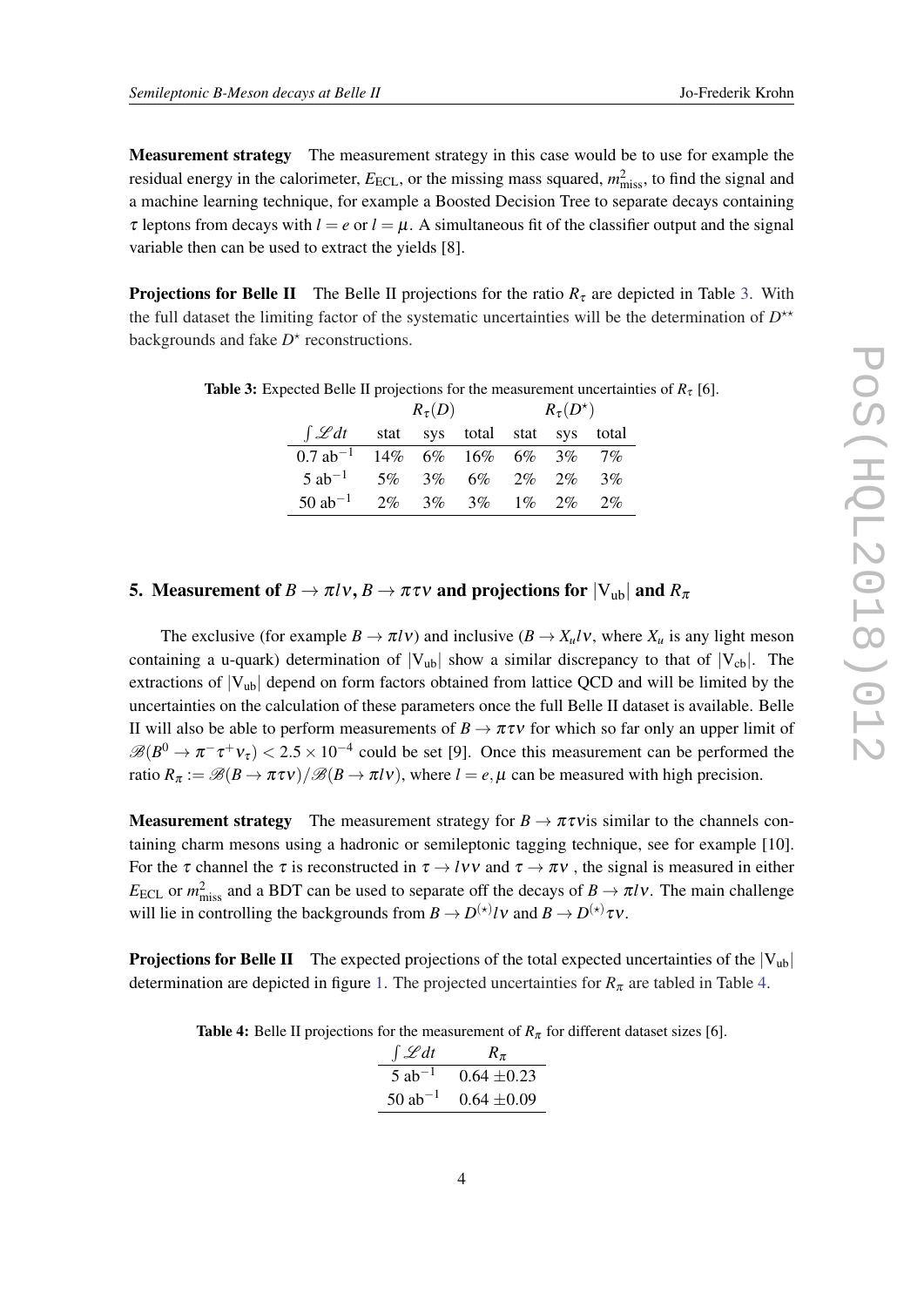<span id="page-5-0"></span>

**Figure 1:** Evolution of the total uncertainty on  $|V_{ub}|$  with the growing Belle II data set for various tag scenarios, based on a full Belle II Monte Carlo simulation and the expected lattice QCD improvements [6].

## 6. Conclusion

The Belle II experiment has started collecting data, by 2025 we expect to have the full dataset of 50 ab<sup>-1</sup> available. The first new results for semileptonic B-decays can be be published using a sample size of 5  $ab^{-1}$  which will be available by the end of the year 2020. The expected experimental uncertainties for the measurement of  $|V_{cb}|$  will decrease to a level of 1% using the full dataset. This should suffice to resolve the tension of inclusive and exclusive measurements of this quantity. The ratio  $R_{e/\mu}$  can be measured to a precision of 1 %.  $R_{\tau}$  can be measured to a level of 3 % in  $B \to D\tau v$  and 2 % in  $B \to D^* \tau v$ . The measurement of  $|V_{ub}|$  will be possible with an uncertainty of less than 3 %, which should allow to understand the current tensions between inclusive and exclusive measurements. The determination of  $R<sub>\pi</sub>$  will be possible to the sub percent level.

## References

- [1] T. Abe et al. "Belle II Technical Design Report". In: (2010). arXiv: 1011.0352.
- [2] Thomas Keck et al. "The Full Event Interpretation An exclusive tagging algorithm for the Belle II experiment". In: (2018). arXiv: 1807.08680.
- [3] Pietro Colangelo and Fulvia De Fazio. "Tension in the inclusive versus exclusive determinations of |*Vcb*|: a possible role of new physics". In: *Phys. Rev.* D95.1 (2017), p. 011701. DOI: 10.1103/PhysRevD.95.011701. arXiv: 1611.07387.
- [4] Martin Jung and David M. Straub. "Constraining new physics in  $b \to c\ell v$  transitions". In: (2018). arXiv: 1801.01112.
- [5] Y. Sato et al. "Measurement of the branching ratio of  $\bar{B}^0 \to D^{*+} \tau^- \bar{\nu}_{\tau}$  relative to  $\bar{B}^0 \to$  $D^{*+}\ell^-\bar{\nu}_\ell$  decays with a semileptonic tagging method". In: *Phys. Rev.* D94.7 (2016), p. 072007. DOI: 10.1103/PhysRevD.94.072007. arXiv: 1607.07923.
- [6] E. Kou et al. "The Belle II Physics Book". In: (2018). arXiv: 1808.10567.